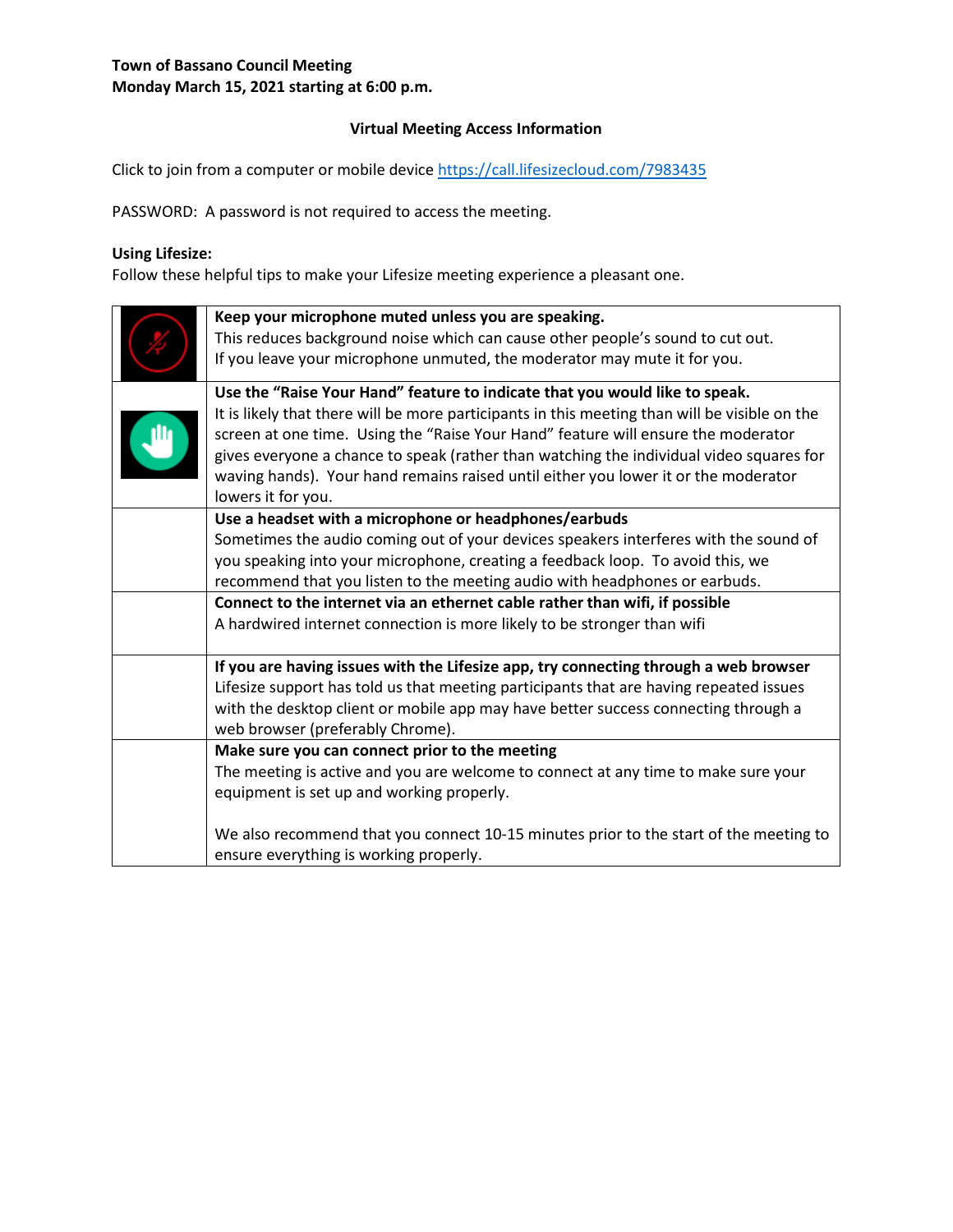### **Joining a meeting from the desktop client or app**

Meeting link: <https://call.lifesizecloud.com/7983435>

Clicking the link will launch the desktop client or app. If you do not have the desktop client or app installed, you will be prompted to install it.

Check your audio/video settings and join the meeting. If you are successful, you will see a screen similar to this one.

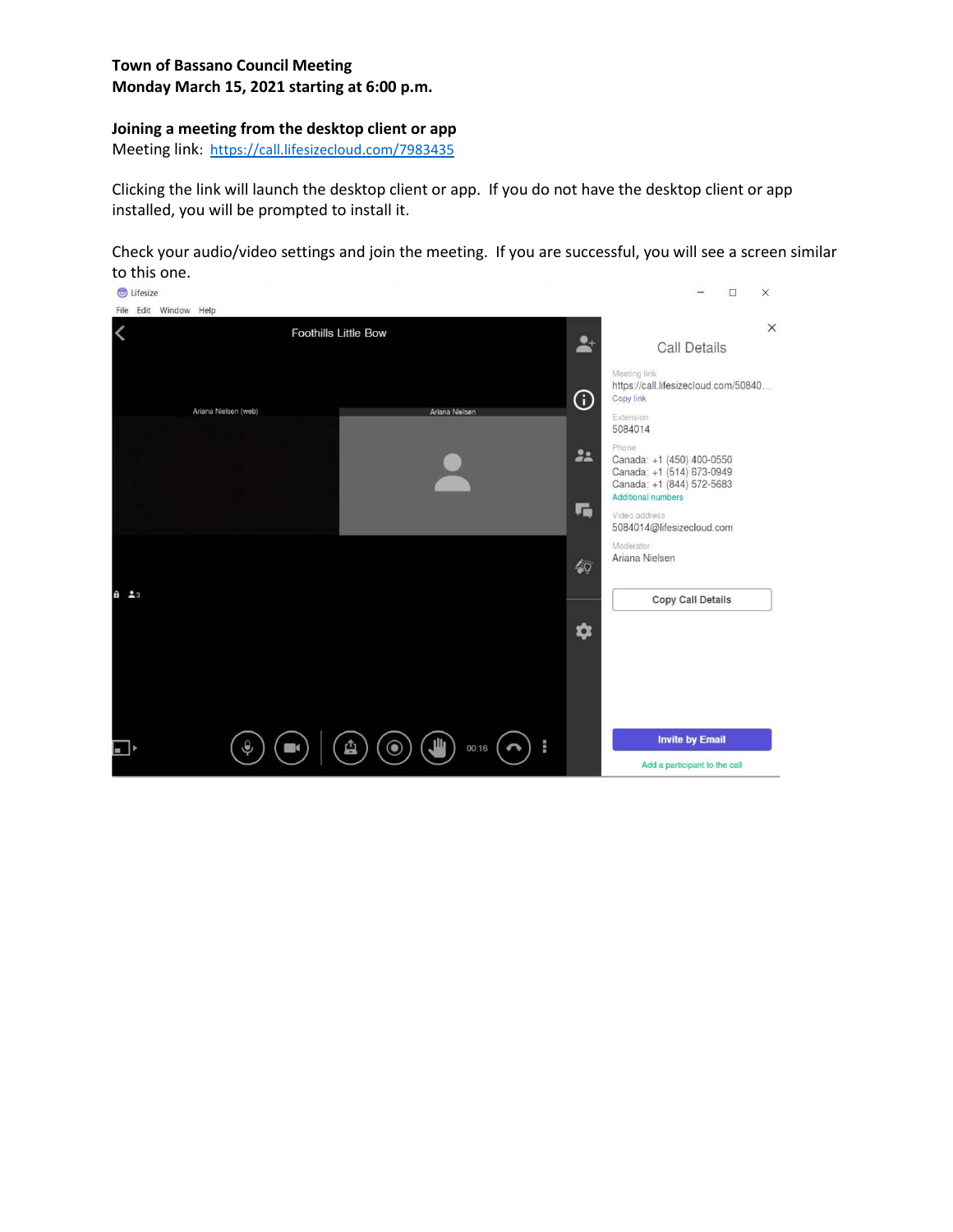# **Lifesize Controls**

There are a set of buttons across the bottom that you can use during the meeting. Here are descriptions of the ones that you will most likely be using.

| <b>Microphone Controls</b><br>Click this button to toggle your microphone off and on.<br>Please keep your microphone off unless you are speaking.<br>A moderator can also mute your microphones.<br><b>Camera Controls</b><br>Click this button to toggle your camera off and on.                                                                                                                                                                                                                                                |  |  |
|----------------------------------------------------------------------------------------------------------------------------------------------------------------------------------------------------------------------------------------------------------------------------------------------------------------------------------------------------------------------------------------------------------------------------------------------------------------------------------------------------------------------------------|--|--|
| <b>Share Screen</b><br>Click this button to start sharing your screen. Click it again to turn<br>screen sharing off.                                                                                                                                                                                                                                                                                                                                                                                                             |  |  |
| <b>Raise Your Hand</b><br>Click this button to indicate to the meeting moderator that you<br>would like to speak. If your hand is raised, the button will turn<br>green. Other meeting participants will get a notification and an icon<br>will appear by your name in the list of participants.<br>Participants (2)<br>1 raised hand<br>All<br>⋓<br>0 unmuted<br>Ariana Nielsen<br>Ariana Nielsen (web)<br>Moderators:<br>Ariana Nielsen<br>Click the button again to lower your hand.<br>A moderator can also lower all hands. |  |  |
| Leave<br>Click this button when you are ready to leave the meeting.                                                                                                                                                                                                                                                                                                                                                                                                                                                              |  |  |